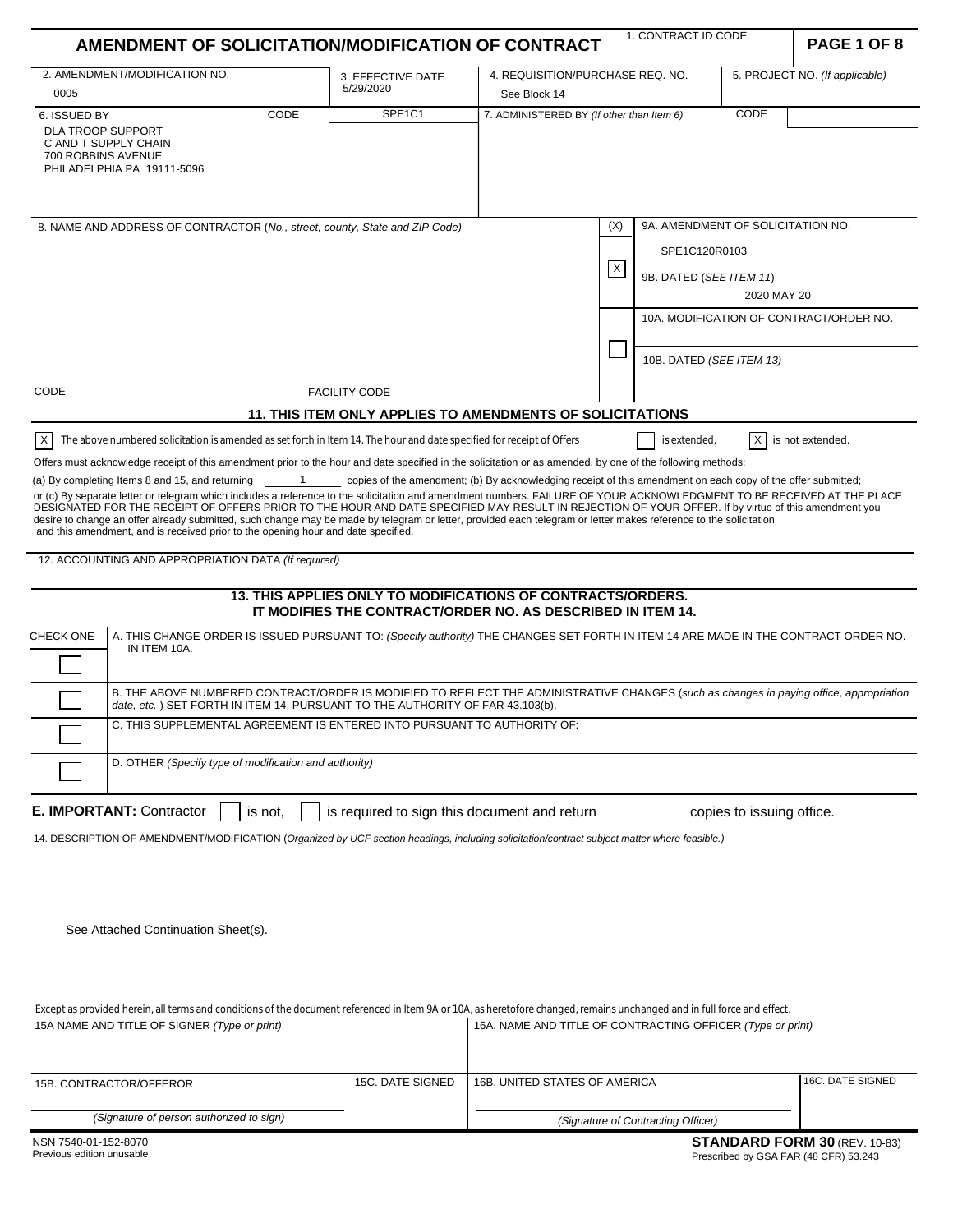| <b>CONTINUATION SHEET</b>              | REFERENCE NO. OF DOCUMENT BEING CONTINUED:<br>SPE1C120R0103 - 0005 | PAGE 2 OF 8 PAGES |
|----------------------------------------|--------------------------------------------------------------------|-------------------|
|                                        |                                                                    |                   |
| This page is intentionally left blank. |                                                                    |                   |
|                                        |                                                                    |                   |
|                                        |                                                                    |                   |
|                                        |                                                                    |                   |
|                                        |                                                                    |                   |
|                                        |                                                                    |                   |
|                                        |                                                                    |                   |
|                                        |                                                                    |                   |
|                                        |                                                                    |                   |
|                                        |                                                                    |                   |
|                                        |                                                                    |                   |
|                                        |                                                                    |                   |
|                                        |                                                                    |                   |
|                                        |                                                                    |                   |
|                                        |                                                                    |                   |
|                                        |                                                                    |                   |
|                                        |                                                                    |                   |
|                                        |                                                                    |                   |
|                                        |                                                                    |                   |

**CONTINUED ON NEXT PAGE**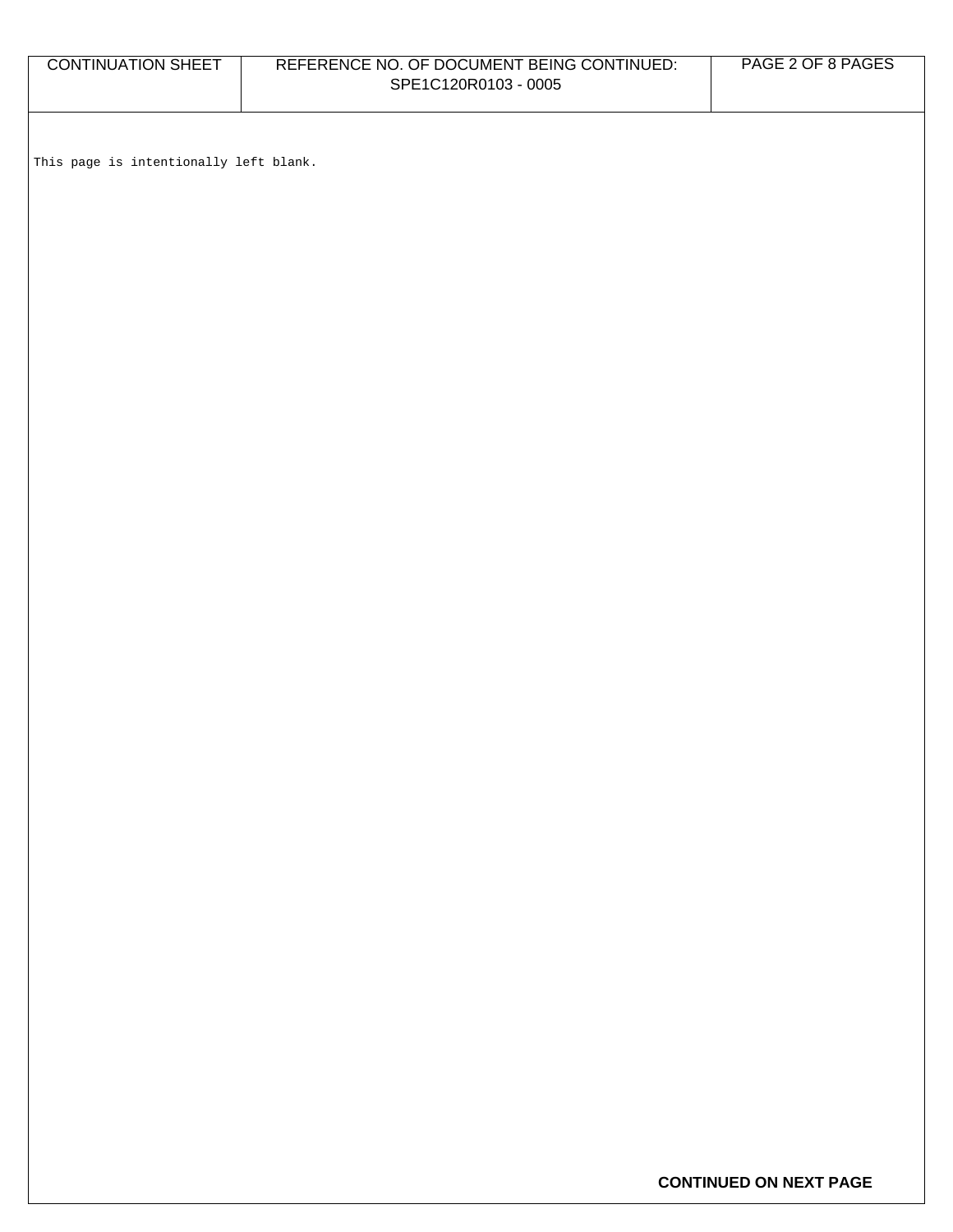## **Part 12 Clauses**

Reference Solicitation SPE1C1-20-R-0103 for the Isolation Gowns, please see revised language regarding the different lots. The lot structure under the subject solicitation has changed. Therefore, **ALL OFFERORS SHALL RESUBMIT THEIR MANUFACTURING CAPABILITY AND UNIT PRICES ON THIS AMENDMENT**. Offerors that do not resubmit their manufacturing capability and unit prices may be ineligible for award.

# **SUPPLIES**

**Item:** Isolation Gown (Type I - Disposable & Type II - Reusable/multiple-use)

**FSC:** 8415

**NSN:** To be determined; a NSN will be established and provided after award

## **There are three different and distinct lots under the subject solicitation.**

# **Lot 0001:**

Lot 0001 is subject to the Berry Amendment and DFARS clause 252.225-7012 is applicable for the clothing and textiles items in FSC 8415. Although a Domestic Nonavailability Determination has been approved, it requires procurement of Berry Amendment compliant items in FSC 8415 to the extent available.

DLA Troop Support solicitations include Defense appropriations and authorization acts and other statutes (including what is commonly referred to as "The Berry Amendment") which impose restrictions on the DoD's acquisition of foreign products and services. Generally, clothing and textile items (as defined in DFARS clause 252.225-7012), including the materials and components thereof (other than sensors, electronics, or other items added to, and not normally associated with clothing), must be grown, reprocessed, reused, melted or produced in the United States, its possessions or Puerto Rico, unless one of the DFARS 225.7002-2 exceptions applies.

In plain terms, ALL components down to the raw materials and fibers must be grown or produced in the United States, it possessions or Puerto Rico. For example, material that is woven in the United States may not be Berry Compliant. In order for that material to be Berry Compliant, the raw materials/fibers have to be grown or made in the United States or its possessions or Puerto Rico; the raw materials/fibers have to be spun in the United States or its possessions or Puerto Rico; the weaving and dying must also take place in the United States or its possessions or Puerto Rico; and finally all cutting and sewing must take place in the United States or its possessions or Puerto Rico

# **Lot 0002:**

**For Lot 0002. A Domestic Non-Availability Determination has been approved and the Berry Amendment is not applicable; this lot applies when offers under Lot 0001 provide for insufficient quantities available within the time required under Lot 0001. All offers are subject to the Buy American Act as implemented in DFARS 252.225-7000 and 252.225-7001, including those offers whose primary end item fabric is manufactured in the United States.** The subject item is considered a COTS item.

**Offerors must either meet the requirements of the Buy American Act and provide a domestic or qualifying country end product or provide an end item whose primary end item fabric is manufactured in the United States. Awards will be made in accordance with the following order of precedence:** 

**1) Buy American Act compliant offers;** 

**2) Offers of end items whose primary end item fabric is manufactured in the United States, regardless of country of end item manufacture, when Buy American Act compliant offers that are eligible for award following application of** 

**CONTINUED ON NEXT PAGE**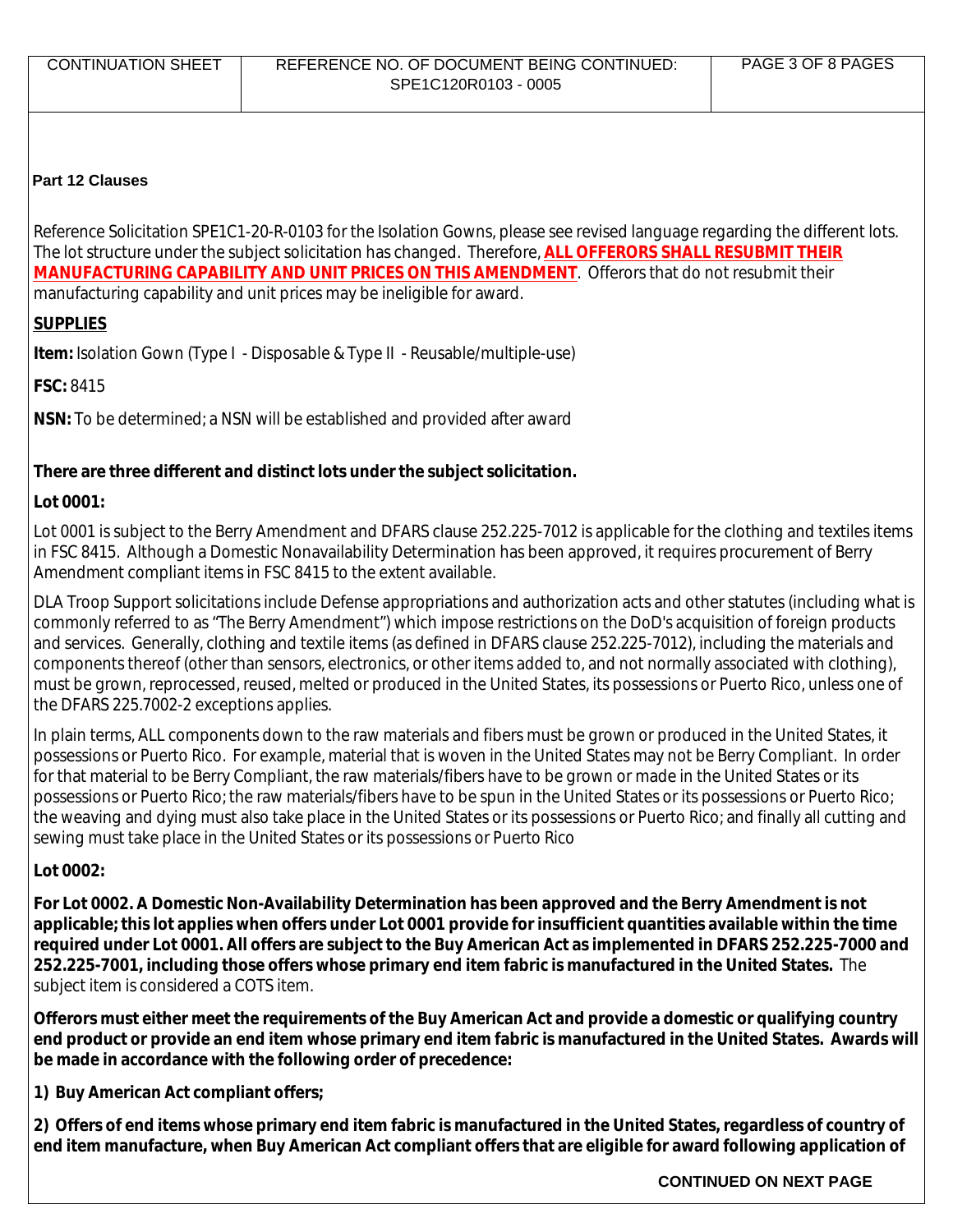| CONTINUATION SHEET | REFERENCE NO. OF DOCUMENT BEING CONTINUED: | PAGE 4 OF 8 PAGES |
|--------------------|--------------------------------------------|-------------------|
|                    | SPE1C120R0103 - 0005                       |                   |

**the Buy American price evaluation differential provide for insufficient quantities available within the time required.** 

**Lot 0003:** 

**For Lot 0003 a Domestic Non-Availability Determination has been approved and the Berry Amendment is not applicable. For this lot offers of end items that do not meet the Berry Amendment restrictions, the requirements of the Buy American Act for a domestic or qualifying end product, or do not propose end items whose primary end item fabric is manufactured in the United States, will be considered. This lot applies when offers eligible for award under Lots 0001 and 0002 provide for insufficient quantities within the time required.** 

### **Government Requirement:**

**Minimum Quantity:** 22,000,000 each **Estimated Quantity:** 70,000,000 each **Maximum Quantity:** 110,000,000 each

The Government intends to make multiple awards to fulfill the above requirement with total delivery occurring within 90 days, to include a minimum quantity of 22,000,000 each and a maximum or not to exceed quantity of 110,000,000 each. Please note that the minimum and maximum quantities are the total amounts to be awarded among all of the contracts awarded. The following award scenarios apply:

## **SCENARIO 1 (LOT 1) - BERRY AMENDMENT COMPLIANT<sup>1</sup>, 100% DOMESTIC SOURCE**

**Minimum Quantity:** 22,000,000 each **Estimated Quantity:** 70,000,000 each **Maximum Quantity:** 110,000,000 each

Please note that the minimum and maximum quantities listed above reflect the total amount to be awarded among all of the contracts awarded.

In Scenario 1, the Government intends to award Lot 0001 in its entirety to Domestic Sources in compliance with the Berry Amendment.

#### **Offeror Capability:**

Offeror shall enter the Type of Isolation Gown (Type I - Disposable & Type II - Reusable/multiple-use), the level, and the number of Isolation Gowns they are able to deliver in 30 days, 60 days, 90 days, 120 days, 150 days, and 180 days after the date of award.

#### **IMPORTANT NOTE:**

Above indicates the estimated minimum, estimated, and maximum quantities required by the Government; however, you are to fill in the quantity for which your firm is offering.

|   |                  |         | Quantity Delivered to Travis Association for the Blind |         |          |          |          |
|---|------------------|---------|--------------------------------------------------------|---------|----------|----------|----------|
|   | Type of Gown (I  |         |                                                        |         |          |          |          |
|   | or II) and Level | 30 days | 60 days                                                | 90 days | 120 days | 150 days | 180 days |
|   |                  | ea.     | ea.                                                    | ea.     | ea.      | ea.      | ea.      |
|   |                  | ea.     | ea.                                                    | ea.     | ea.      | ea.      | ea.      |
| 3 |                  | ea.     | ea.                                                    | ea.     | ea.      | ea.      | ea.      |
| 4 |                  | ea.     | ea.                                                    | ea.     | ea.      | ea.      | ea.      |
| 5 |                  | ea.     | ea.                                                    | ea.     | ea.      | ea.      | ea.      |

#### **CONTINUED ON NEXT PAGE**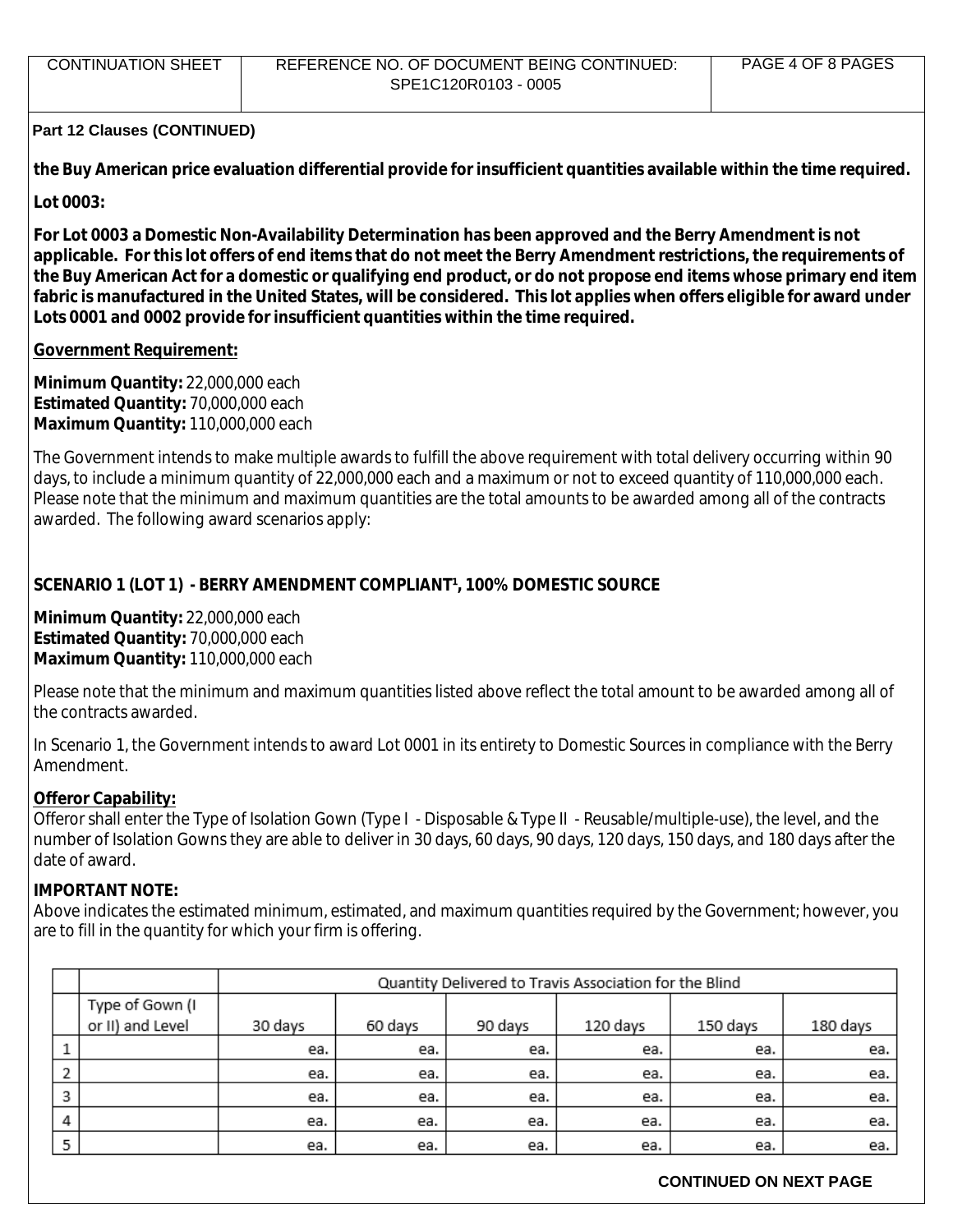## **NOTES:**

- 1. If the offeror does not complete the section above they may be excluded from receiving an award.
- 2. Offerors are cautioned to submit a realistic quantity that they are able to deliver in 30 days, 60 days, 90 days, 120 days, 150 days, and 180 days. If an offeror is unable to meet their delivery schedule the Government reserves the right to terminate the contract.

## **The offeror shall indicate quantity limitations below:**

Offeror will not accept a contract for a Minimum Quantity less than (offeror is required to enter the number of Isolation Gowns) \_\_\_\_\_\_\_\_\_\_\_\_\_\_\_\_\_\_\_\_\_\_\_\_\_\_ EACH.

## **The offeror shall indicate the Unit Price Below:**

NOTE: Line 1 in the table below shall coordinate with Line 1 of the Table under **Offeror Capability** (located directly above). Line 2 in the table below shall coordinate with Line 2 of the Table under **Offeror Capability**, etc.

|   | Type of Gown (I or II) |            |        |
|---|------------------------|------------|--------|
|   | and Level              | Unit Price | Unit   |
|   |                        |            | 1 Each |
|   |                        |            | 1 Each |
| 3 |                        |            | 1 Each |
|   |                        |            | 1 Each |
|   |                        |            | 1 Each |

**Reminder:** The Unit Price offered to the Government should include all costs including manufacturing costs including the pre-production samples, transportation costs to include but not limited to any import taxes and/or fees associated with delivering the items (please refer to the solicitation page 7 for complete set of notes pertaining to the Unit Price)

Footnote:

1. THE DEPARMENT OF DEFENSE IS PROHIBITED BY THE PROVISIONS OF THE BERRY AMENDMENT FROM PROCURING ITEMS OF CLOTHING THAT HAVE NOT BEEN GROWN OR PRODUCED IN THE UNITED STATES OR ITS POSSESSIONS. Section 833 of the National Defense Authorization Act for Fiscal Year 2006 Act added language to 10 U.S.C. 2533a (Berry Amendment) requiring that all articles or items of "clothing", including the materials and components thereof, purchased by the Department of Defense be grown, reprocessed, reused, or produced in the United States, other than sensors, electronics, or other items added to, and not normally associated with, clothing (and the materials and components thereof).

## **SCENARIO 2 (LOT 2) - <100% DOMESTIC SOURCE, BAA applies**

In scenario 2, if the Government is unable to make enough award(s) to achieve the full requirement under Lot 0001; the balance of the Minimum Quantity, Estimated Quantity, and Maximum Quantity from Lot 0001 may then be awarded under Lot 0002. **For consideration of award under Lot 2 offers must either meet the requirements of the Buy American Act and provide a domestic or qualifying country end product, or propose to provide an end item whose primary end item fabric is manufactured in the United States; the precedence for award is stated above.**

For instance if the total quantity of award(s) under Lot 0001 consists of a maximum quantity of 68,000,000 each; the balance of 42,000,000 each may be awarded under Lot 0002. The award(s) will be made in accordance with the evaluation procedures listed within the subject solicitation.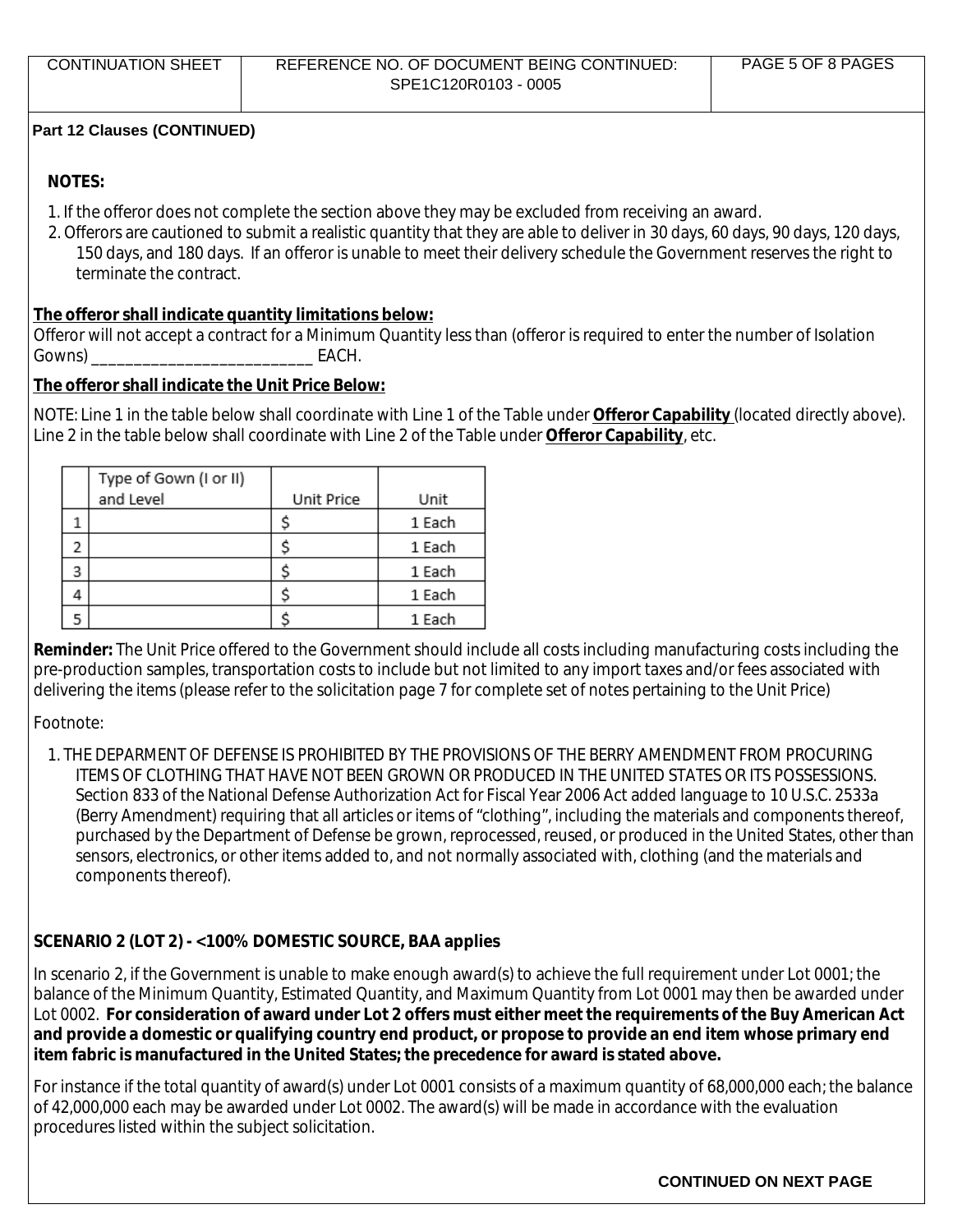#### **Offeror Capability:**

Offeror shall enter the Type of Isolation Gown (Type I - Disposable & Type II - Reusable/multiple-use), the level, and the number of Isolation Gowns they are able to deliver in 30 days, 60 days, 90 days, 120 days, 150 days, and 180 days after the date of award

### **IMPORTANT NOTE:**

The stated minimum quantities, estimated quantities, and maximum quantities are required by the Government; however, you are to fill in the quantities for which your firm is offering.

|   |                                     | Quantity Delivered to Travis Association for the Blind |         |         |          |          |          |
|---|-------------------------------------|--------------------------------------------------------|---------|---------|----------|----------|----------|
|   | Type of Gown (I or<br>II) and Level | 30 days                                                | 60 days | 90 days | 120 days | 150 days | 180 days |
|   |                                     | ea.                                                    | ea.     | ea.     | ea.      | ea.      | ea.      |
| э |                                     | ea.                                                    | ea.     | ea.     | ea.      | ea.      | ea.      |
| 3 |                                     | ea.                                                    | ea.     | ea.     | ea.      | ea.      | ea.      |
| 4 |                                     | ea.                                                    | ea.     | ea.     | ea.      | ea.      | ea.      |
| 5 |                                     | ea.                                                    | ea.     | ea.     | ea.      | ea.      | ea.      |

## **NOTES:**

- 1. If the offeror does not complete the section above they may be excluded from receiving an award.
- 2. Offerors are cautioned to submit a realistic quantity that they are able to deliver in 30 days, 60 days, 90 days, 120 days, 150 days, and 180 days. If an offeror is unable to meet their delivery schedule the Government reserves the right to terminate the contract.

#### **The offeror shall indicate quantity limitations below:**

Offeror will not accept a contract for a Minimum Quantity less than (offeror is required to enter the number of Isolation Gowns) \_\_\_\_\_\_\_\_\_\_\_\_\_\_\_\_\_\_\_\_\_\_\_\_\_\_ EACH.

## **The offeror shall indicate the country where the material is manufactured, the country where the Isolation Gowns are cut and sewn, the type of gown (including level), and the Unit Price Below:**

NOTE: Line 1 in the table below shall coordinate with Line 1 of the Table under **Offeror Capability** (located directly above). Line 2 in the table below shall coordinate with Line 2 of the Table under **Offeror Capability**, etc.

| Country of Material | Country of Manufacture | Type of Gown (I or II) |            |        |
|---------------------|------------------------|------------------------|------------|--------|
| Manufacture         | (cut & sew)            | and Level              | Unit Price | Unit   |
|                     |                        |                        |            | 1 Each |
|                     |                        |                        |            | 1 Each |
|                     |                        |                        |            | 1 Each |
|                     |                        |                        |            | 1 Each |
|                     |                        |                        |            | 1 Each |

**Reminder:** The Unit Price offered to the Government should include all costs including manufacturing costs including the pre-production samples, transportation costs to include but not limited to any import taxes and/or fees associated with delivering the items (please refer to the solicitation page 7 for complete set of notes pertaining to the Unit Price)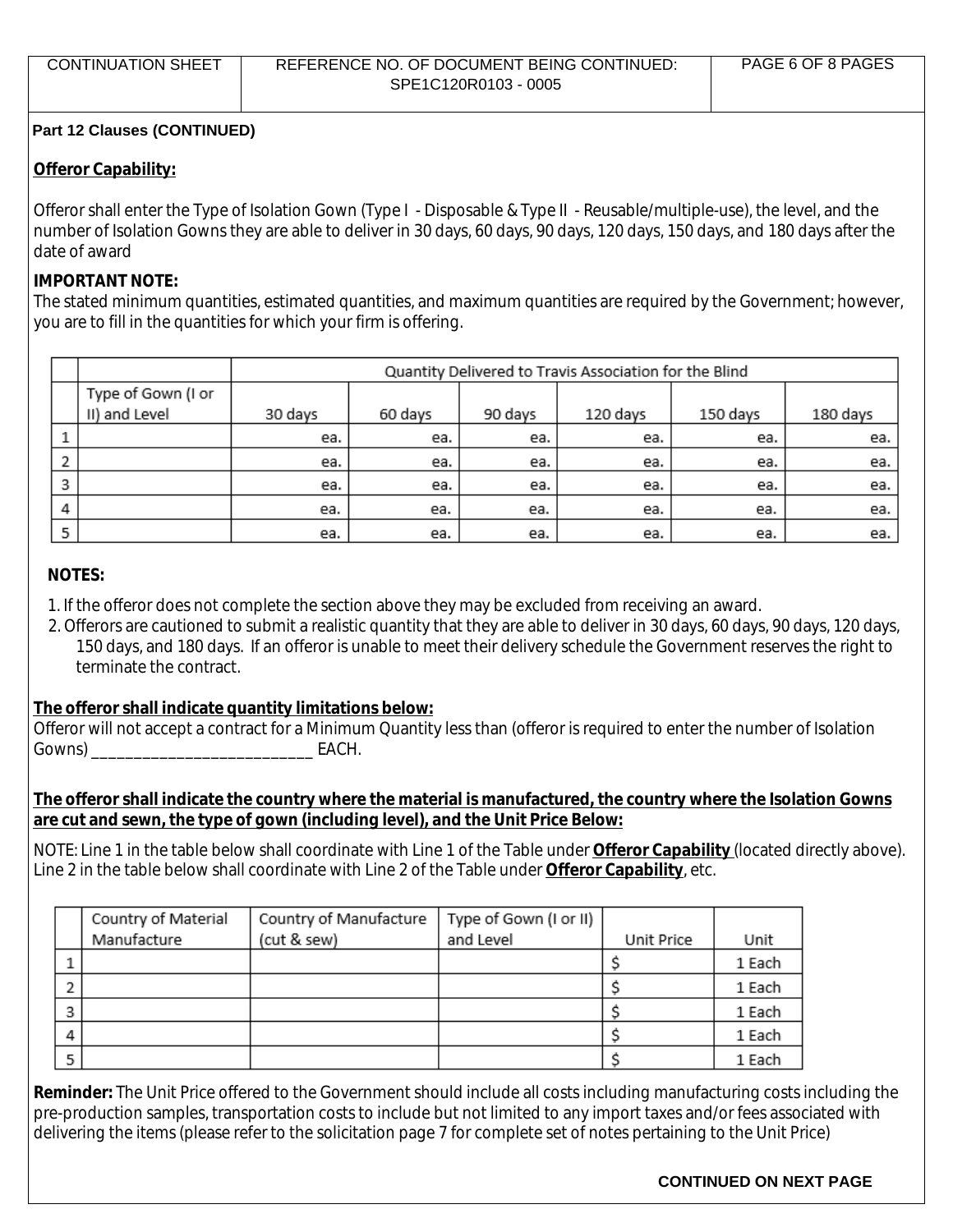## **SCENARIO 3 (LOT 3)- NON-BERRY COMPLIANT, < 100% DOMESTIC SOURCE**

In scenario 3, the Government is unable make enough award(s) to achieve the full requirement under Lots 0001 and 0002; the balance of the Minimum Quantity, Estimated Quantity, and Maximum Quantity from Lot 0002 may then be awarded under Lot 0003.

For instance if the total quantity of award(s) under Lot 0001 consists of a maximum quantity of 68,000,000 each and Lot 2 consists of a maximum quantity of 50,000,000; the balance of 22,000,000 each may be awarded under Lot 0003. The award(s) will be made in accordance with the evaluation procedures listed within the subject solicitation.

## **Offeror Capability:**

Offeror shall enter the Type of Isolation Gown (Type I - Disposable & Type II - Reusable/multiple-use), the level, and the number of Isolation Gowns they are able to deliver in 30 days, 60 days, 90 days, 120 days, 150 days, and 180 days after the date of award.

## **IMPORTANT NOTE:**

The stated minimum quantities, estimated quantities, and maximum quantities are required by the Government; however, you are to fill in the quantities for which your firm is offering.

|   |                    | Quantity Delivered to Travis Association for the Blind |         |         |          |          |          |
|---|--------------------|--------------------------------------------------------|---------|---------|----------|----------|----------|
|   | Type of Gown (I or |                                                        |         |         |          |          |          |
|   | II) and Level      | 30 days                                                | 60 days | 90 days | 120 days | 150 days | 180 days |
|   |                    | ea.                                                    | ea.     | ea.     | ea.      | ea.      | ea.      |
| э |                    | ea.                                                    | ea.     | ea.     | ea.      | ea.      | ea.      |
| 3 |                    | ea.                                                    | ea.     | ea.     | ea.      | ea.      | ea.      |
| 4 |                    | ea.                                                    | ea.     | ea.     | ea.      | ea.      | ea.      |
|   |                    | ea.                                                    | ea.     | ea.     | ea.      | ea.      | ea.      |

## **NOTES:**

- 1. If the offeror does not complete the section above they may be excluded from receiving an award.
- 2. Offerors are cautioned to submit a realistic quantity that they are able to deliver in 30 days, 60 days, 90 days, 120 days, 150 days, and 180 days. If an offeror is unable to meet their delivery schedule the Government reserves the right to terminate the contract.

#### **The offeror shall indicate quantity limitations below:**

Offeror will not accept a contract for a Minimum Quantity less than (offeror is required to enter the number of Isolation Gowns) \_\_\_\_\_\_\_\_\_\_\_\_\_\_\_\_\_\_\_\_\_\_\_\_\_\_ EACH.

## **The offeror shall indicate the country where the material is manufactured, the country where the Isolation Gowns are cut and sewn, the type of gown (including level), and the Unit Price Below:**

NOTE: Line 1 in the table below shall coordinate with Line 1 of the Table under **Offeror Capability** (located directly above). Line 2 in the table below shall coordinate with Line 2 of the Table under **Offeror Capability**, etc.